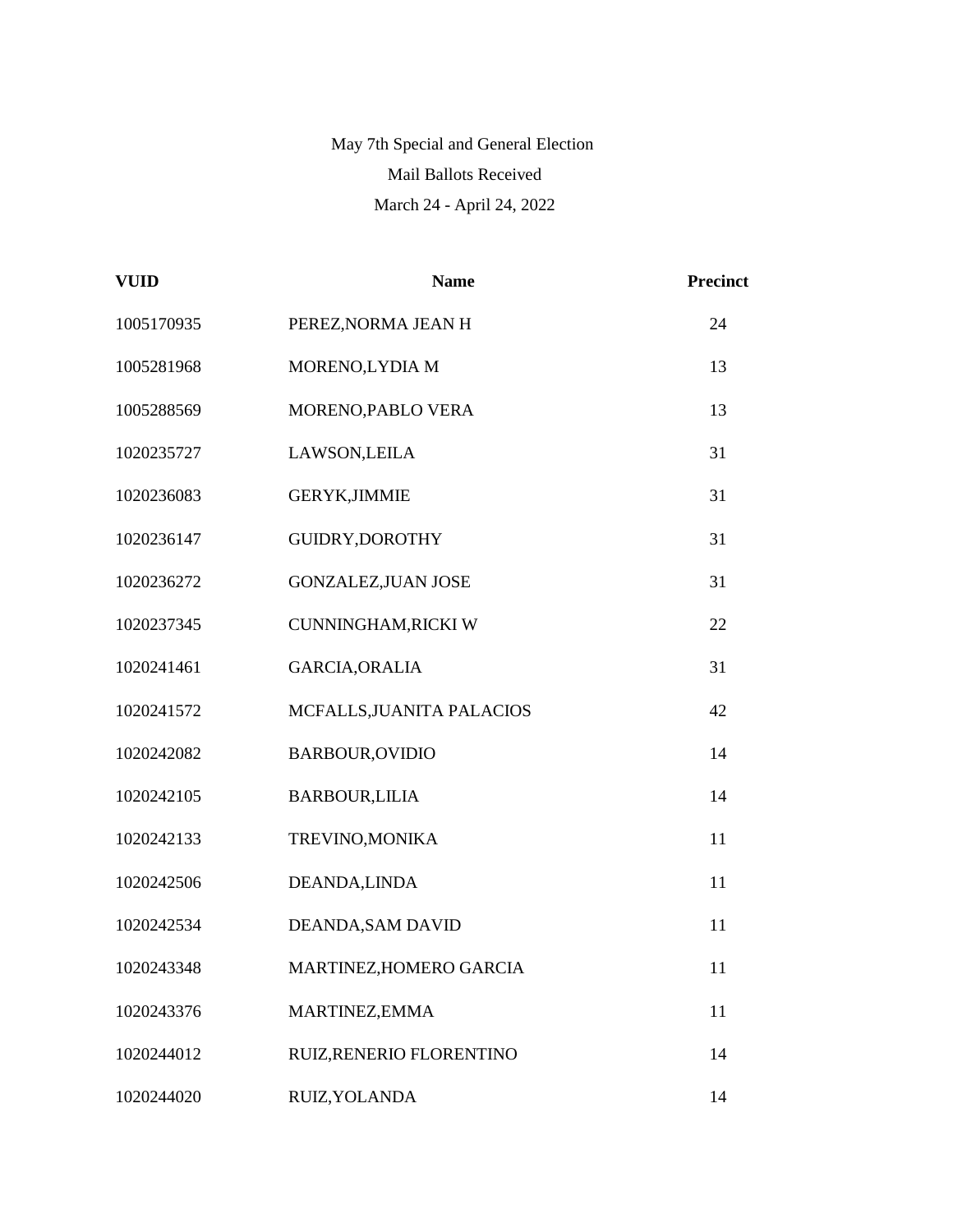| 1020244451 | LOPEZ, MARIA G                 | 11 |
|------------|--------------------------------|----|
| 1020244666 | HERNANDEZ, OCTAVIO             | 11 |
| 1020245009 | TIJERINA, FRANK VALDEMAR       | 11 |
| 1020246196 | GUERRERO, ALFREDO              | 14 |
| 1020246203 | GUERRERO, TERESA               | 14 |
| 1020247628 | SERNA, ZULEMA                  | 14 |
| 1020249214 | GARZA, GLORIA                  | 14 |
| 1020249222 | <b>GARZA, MANUEL N</b>         | 14 |
| 1020250493 | HERNANDEZ, THEODORE            | 14 |
| 1020251299 | GONZALEZ, YOLANDA              | 13 |
| 1020251332 | GONZALEZ, ARMANDO RODRIGUEZ    | 13 |
| 1020251544 | TIJERINA, RAMIRO               | 13 |
| 1020251707 | SOLIZ, AURELIA                 | 13 |
| 1020251753 | SILVA, HUMBERTO BUENTELLO      | 14 |
| 1020252215 | PENA, MARIA L                  | 13 |
| 1020253119 | PEREZ, ELMA RAMIREZ            | 13 |
| 1020253323 | HANCOCK, ALVAR JULIO           | 11 |
| 1020257037 | RUIZ, GRACIA                   | 31 |
| 1020257044 | RUIZ, RODEMIRO JESUS           | 31 |
| 1020257658 | QUINTANILLA, ROSAENA           | 42 |
| 1020257670 | QUINTANILLA, BALDEMAR HINOJOSA | 42 |
| 1020258261 | REYES, SAMMY                   | 42 |
| 1020259574 | LOPEZ, JOSE GUADALUPE          | 42 |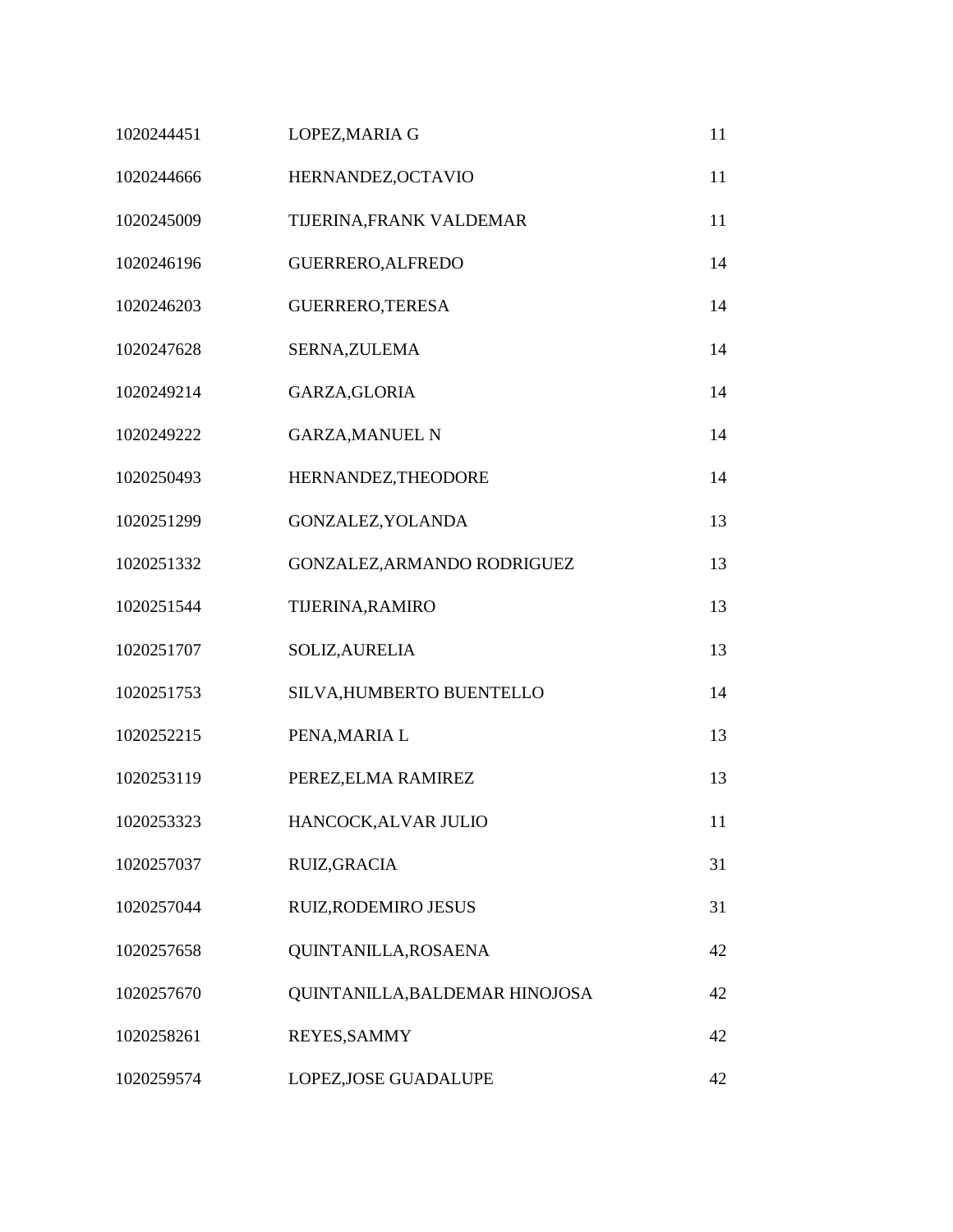| 1020260082 | <b>GARCIA, ANDREA L</b>    | 42 |
|------------|----------------------------|----|
| 1020260840 | NAJERA, ROSA YBARRA        | 42 |
| 1020261477 | ESPINOZA, JESUS            | 13 |
| 1020261885 | LOPEZ, ALICIA GALLEGOS     | 42 |
| 1020263009 | <b>GAMEZ, ALICIA A</b>     | 42 |
| 1020263646 | SILGUERO, OTILIA GAITAN    | 42 |
| 1020264543 | PALACIOS, JULIAN ALONZO    | 42 |
| 1020268380 | MARTINEZ, CARLOS           | 21 |
| 1020274474 | <b>GUERRA, OSCAR RAMON</b> | 31 |
| 1020275117 | <b>COLIN, MARY</b>         | 31 |
| 1020276809 | QUINONES, GUADALUPE        | 21 |
| 1020276930 | ARGUELLES, MARGARITA       | 43 |
| 1020276969 | DIAZDELEON, VICTOR OCTAVIO | 43 |
| 1020277237 | RODRIGUEZ, OFILIA          | 31 |
| 1020277568 | <b>KILLION, AURORA</b>     | 43 |
| 1020279235 | <b>RUIZ, NINFA</b>         | 43 |
| 1020279344 | <b>VELA, OSCAR</b>         | 13 |
| 1020279760 | <b>GARCIA, ANGELITA B</b>  | 43 |
| 1020279787 | FLORES, HILDA YBARRA       | 43 |
| 1020281263 | <b>GARCIA, JOE TREVINO</b> | 43 |
| 1020281478 | CAVAZOS, GLORIA A          | 21 |
| 1020281552 | DELEON, EVA                | 43 |
| 1020281612 | <b>GARCIA, DORA M</b>      | 43 |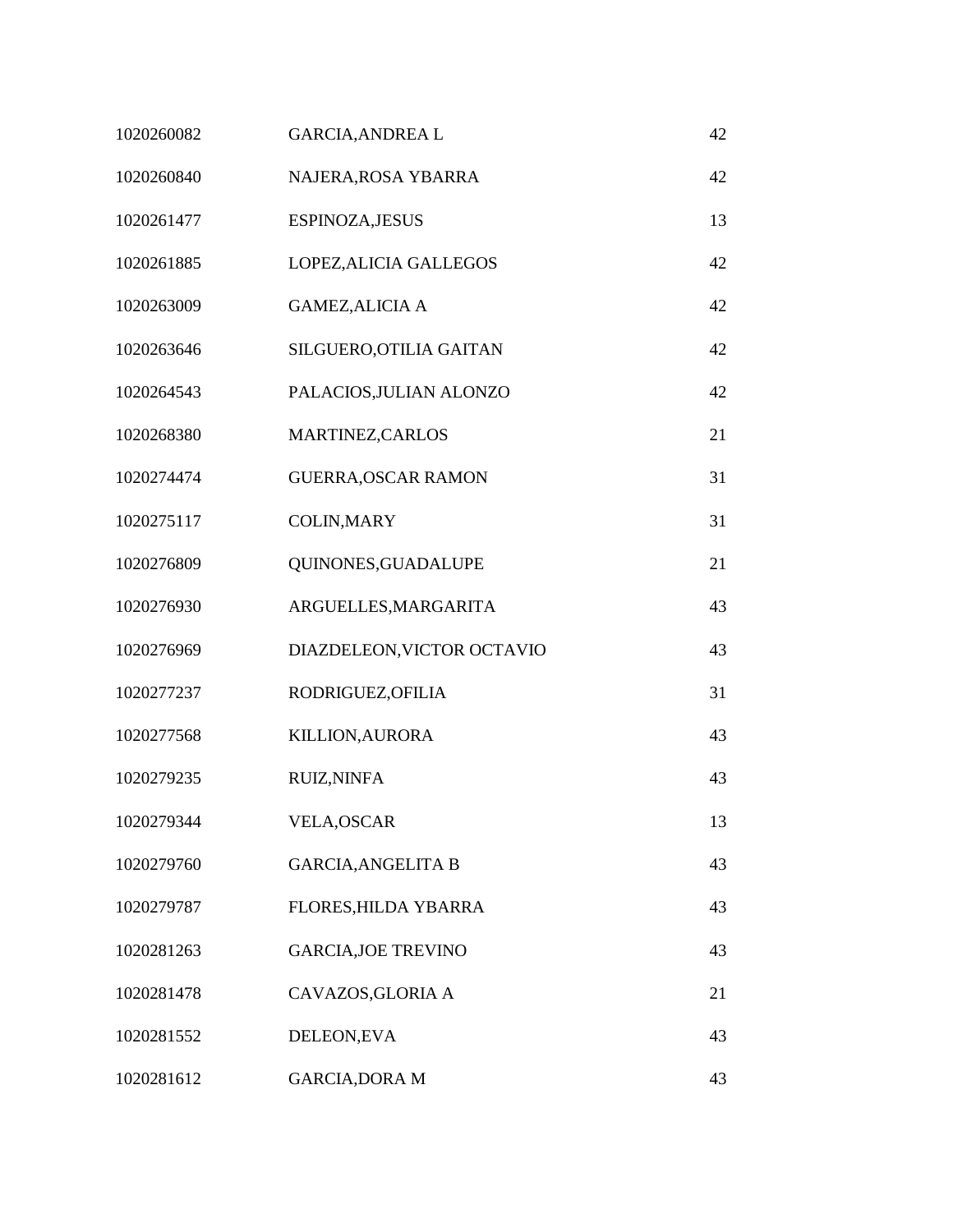| 1020281791 | SALINAS, ESTEVAN S             | 43 |
|------------|--------------------------------|----|
| 1020281935 | CALDERON, RODOLFO RENE         | 43 |
| 1020282248 | CALDERON, DIANA                | 43 |
| 1020285429 | SOTO, AMALIA                   | 22 |
| 1020285455 | <b>GARCIA, SYLVIA MARTINEZ</b> | 43 |
| 1020285504 | UTLEY, MARIA                   | 43 |
| 1020285515 | UTLEY, RAMIRO ROLAND           | 43 |
| 1020285536 | ALANIZ, YOLANDA T              | 43 |
| 1020286330 | <b>GARCIA, ANTONIO R</b>       | 43 |
| 1020287695 | CAVAZOS, ELIDA H               | 43 |
| 1020289045 | VELA, MARGARITA                | 43 |
| 1020292123 | <b>GADDIS, JO ANN</b>          | 32 |
| 1020292181 | <b>GADDIS, HENRY LOUIS</b>     | 32 |
| 1020292199 | <b>ESTES, TIMOTHY GENE</b>     | 23 |
| 1020292238 | <b>ESTES, LINDA</b>            | 23 |
| 1020293003 | PENA, MARIA                    | 42 |
| 1020299299 | SALINAS, GLORIA                | 44 |
| 1020301215 | SALINAS JR, MANUEL             | 41 |
| 1020302036 | GARZA, ALICIA                  | 41 |
| 1020302635 | <b>GARCIA JR, ABRAHAM</b>      | 43 |
| 1020303499 | HINOJOSA, ROLDAN               | 31 |
| 1020303928 | CANTU, JUAN ANTONIO            | 44 |
| 1020305934 | <b>BENAVIDES, MARIA</b>        | 41 |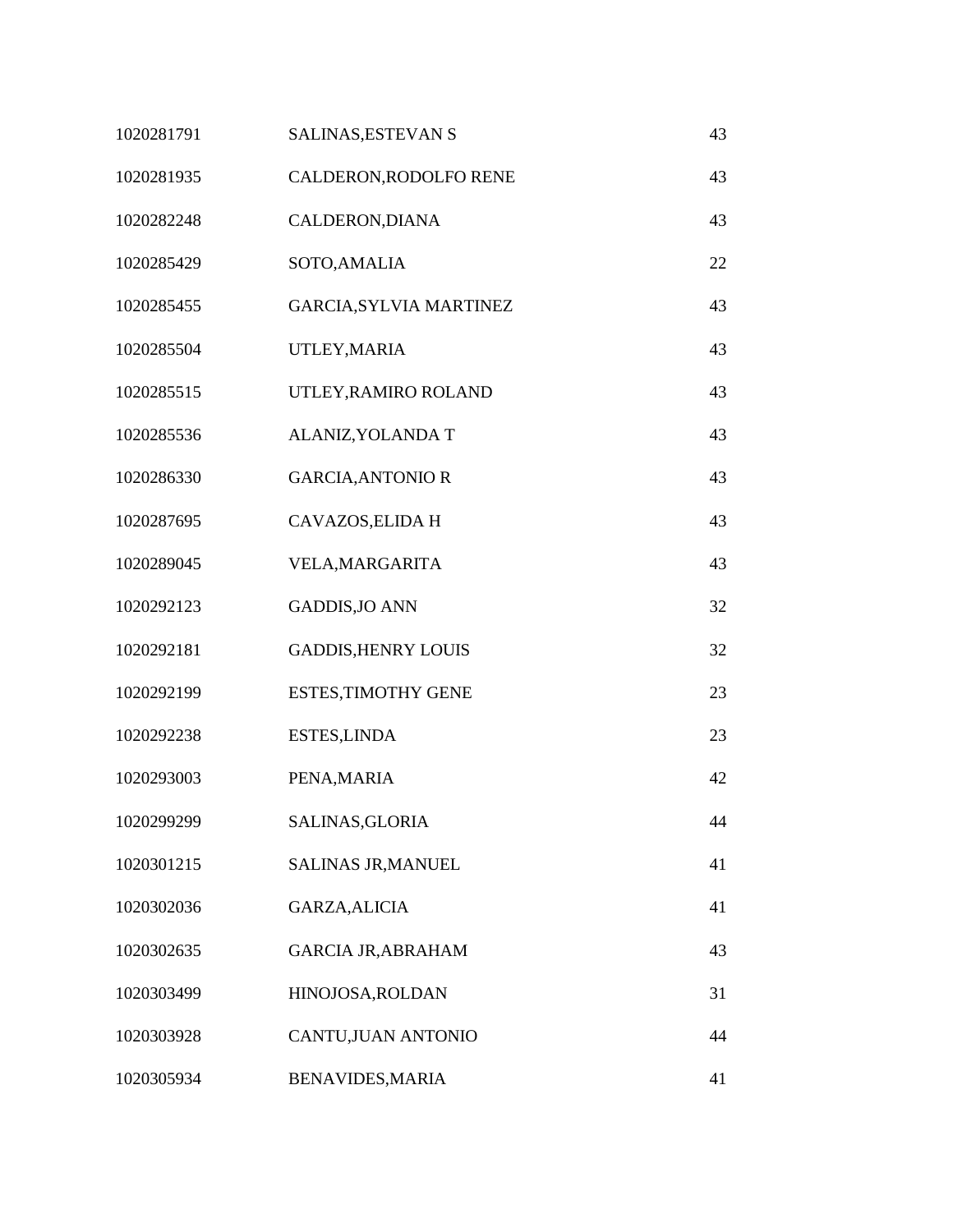| 1020306637 | <b>GOODE, ROSA MARTINEZ</b>     | 24 |
|------------|---------------------------------|----|
| 1020306766 | PEREZ, MARY E                   | 41 |
| 1020308997 | GUTIERREZ, ALMA GONZALEZ        | 22 |
| 1020309446 | MYERS, PATRICIA ANN             | 22 |
| 1020309582 | LEAL, HILDA                     | 22 |
| 1020309632 | LEAL, VALDEMAR CANALES          | 22 |
| 1020311186 | MENDE, GUNTER S                 | 24 |
| 1020311528 | HANCOCK, ELVIA                  | 11 |
| 1020312580 | <b>GARCIA, HECTOR MARIO</b>     | 24 |
| 1020312598 | <b>GARCIA, MARICELA</b>         | 24 |
| 1020313644 | QUINTANILLA, CYNTHIA            | 24 |
| 1020315480 | MORENO,FLORENCIO A              | 24 |
| 1020315498 | MORENO, MARIA RIOS              | 24 |
| 1020318469 | PACKARD, VICTORIA LYNN          | 24 |
| 1020318760 | ABLES, WILLIAM THOMAS           | 32 |
| 1020320825 | <b>GARCIA, CRISELDA BORREGO</b> | 12 |
| 1020321011 | KLEBERG, JANELL GERALD          | 33 |
| 1020321048 | <b>GARCIA JR, GUADALUPE</b>     | 12 |
| 1020322071 | CASTILLO,CONSUELO               | 34 |
| 1020322627 | GONZALEZ, MARIA                 | 34 |
| 1020325026 | DELAROSA, JUANITA G             | 23 |
| 1020325527 | MOFFITT, MARIE GIBBS            | 21 |
| 1020326751 | <b>SILVA, MARIA</b>             | 35 |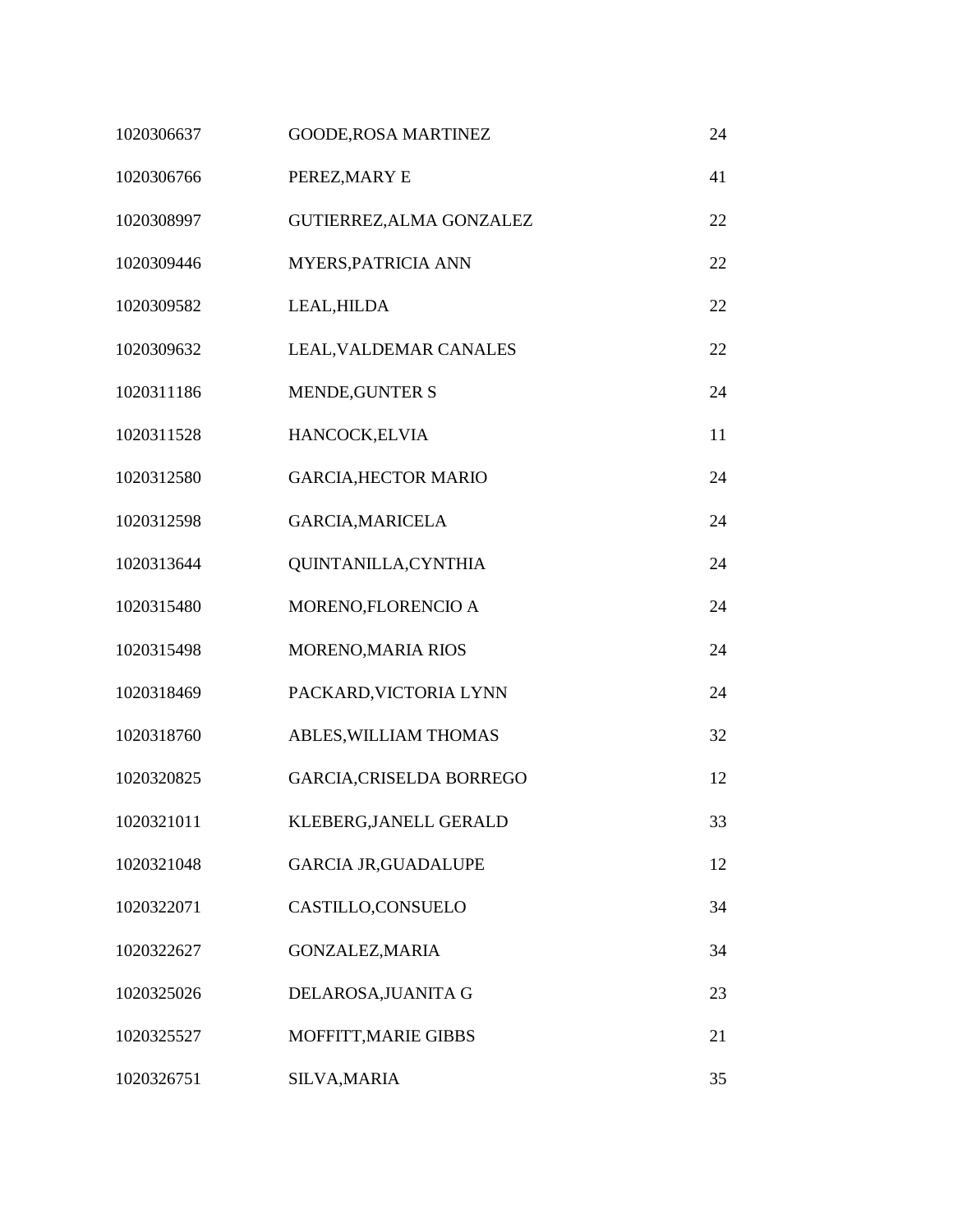| 1020328489 | <b>GONZALEZ JR, ANTONIO V</b>  | 12 |
|------------|--------------------------------|----|
| 1020328502 | <b>GONZALEZ, MARY LOU</b>      | 12 |
| 1020330206 | WADE, JULIA                    | 12 |
| 1020333526 | <b>GARCIA, ALMA TREVINO</b>    | 21 |
| 1020333923 | MCLEOD, HARRIET E              | 21 |
| 1020333934 | MCLEOD, NORMAN W               | 21 |
| 1020334326 | <b>SHAW, JO NELL</b>           | 21 |
| 1020334839 | JOINER, JOHN ROLLIN            | 21 |
| 1020334841 | JOINER, ENEDINA LOPEZ          | 21 |
| 1020335928 | PENA, MARTHA VERA              | 21 |
| 1020338522 | VERGARA, CARMENG               | 35 |
| 1020341136 | VERGARA, CLAUDIA RAMIREZ       | 35 |
| 1020341459 | CANTU, HILDA G                 | 34 |
| 1020341463 | CANTU, ROY                     | 34 |
| 1020344955 | <b>GONZALEZ, BEATRICE</b>      | 31 |
| 1020345301 | MORALES, EDWARD MARIO          | 43 |
| 1020346903 | MARTINEZ, CLARISSA             | 21 |
| 1020351064 | SILVA, RAQUEL                  | 14 |
| 1020365058 | CASAS, NORMA                   | 41 |
| 1020368693 | <b>BENAVIDES, JOSE HILARIO</b> | 41 |
| 1020369257 | RUIZ, GUILLERMO G              | 43 |
| 1020391057 | <b>REYES, ROSA A</b>           | 21 |
| 1020392675 | LOERA III, JOSE RAMOS          | 31 |